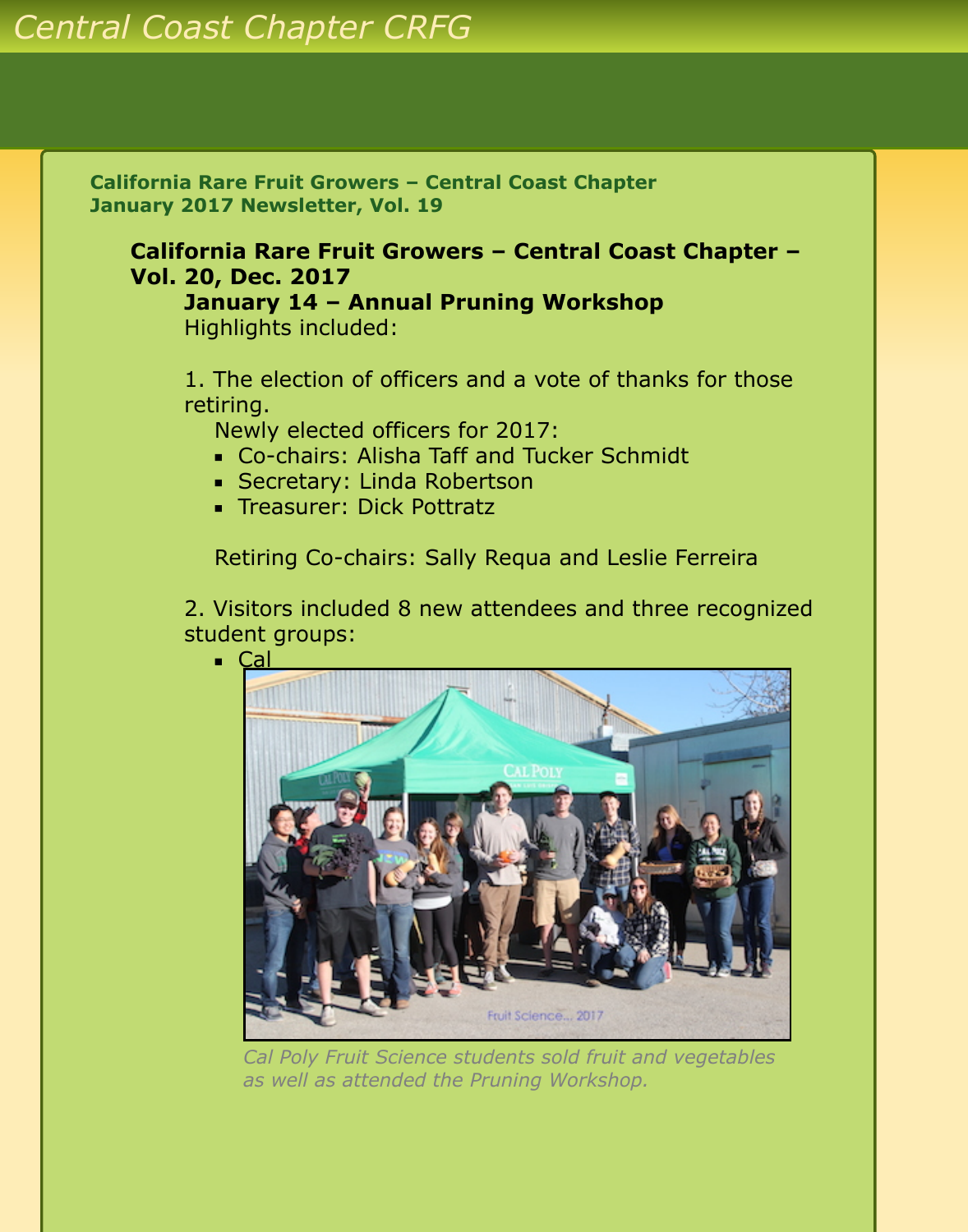

*Midland School students received one bag of GroMulch each for the best job of collectively pruning an apple tree.*



*Independence High School students from Bakersfield attended the Pruning Workshop and gained experience pruning an apple tree. Their agriculture teacher is Hector Jimenez.*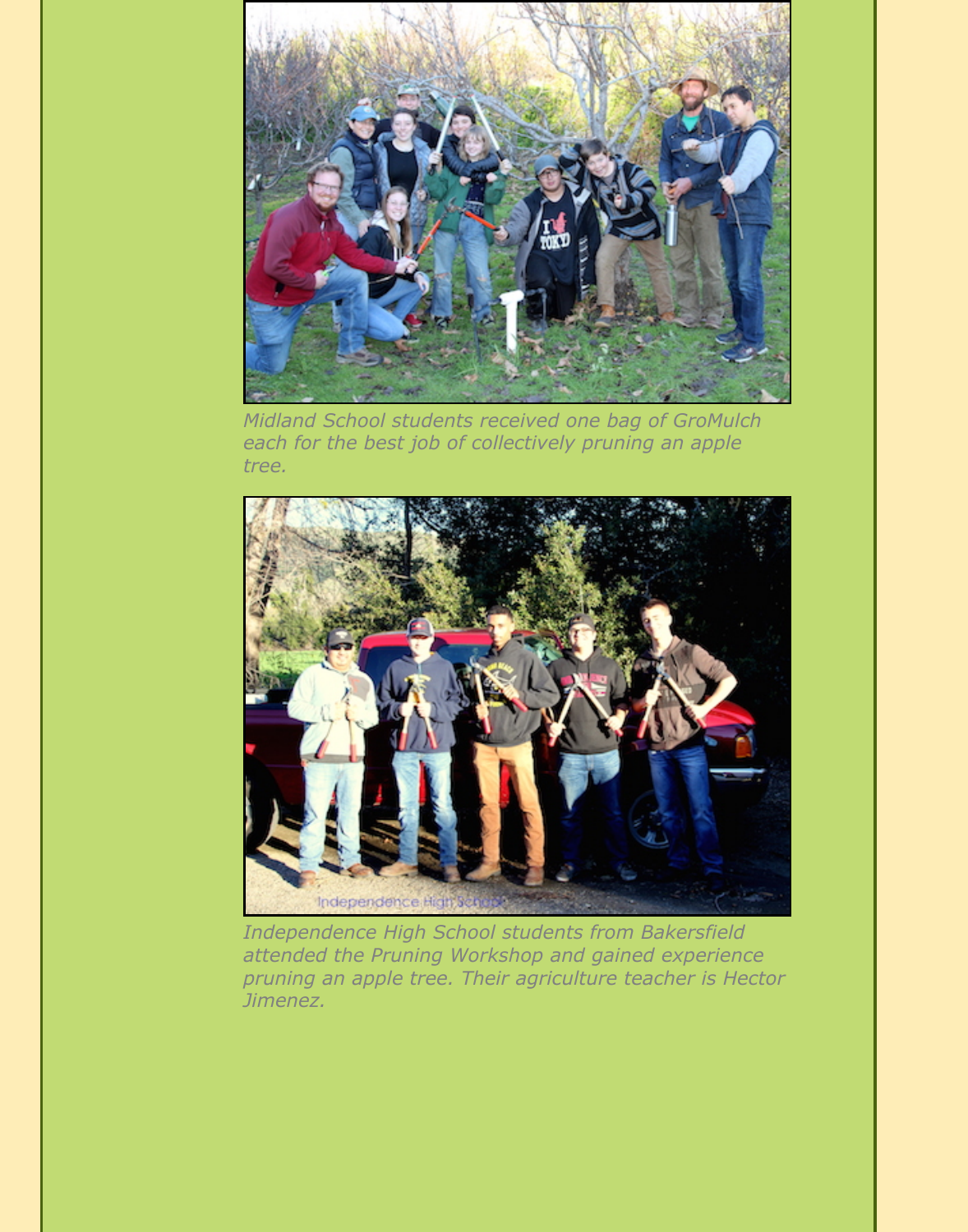

*Pruning workshop speaker Les Ferreira*



*Pruning workshop speaker Art DeKleine*



*Pruning workshop speaker Larry Hollis*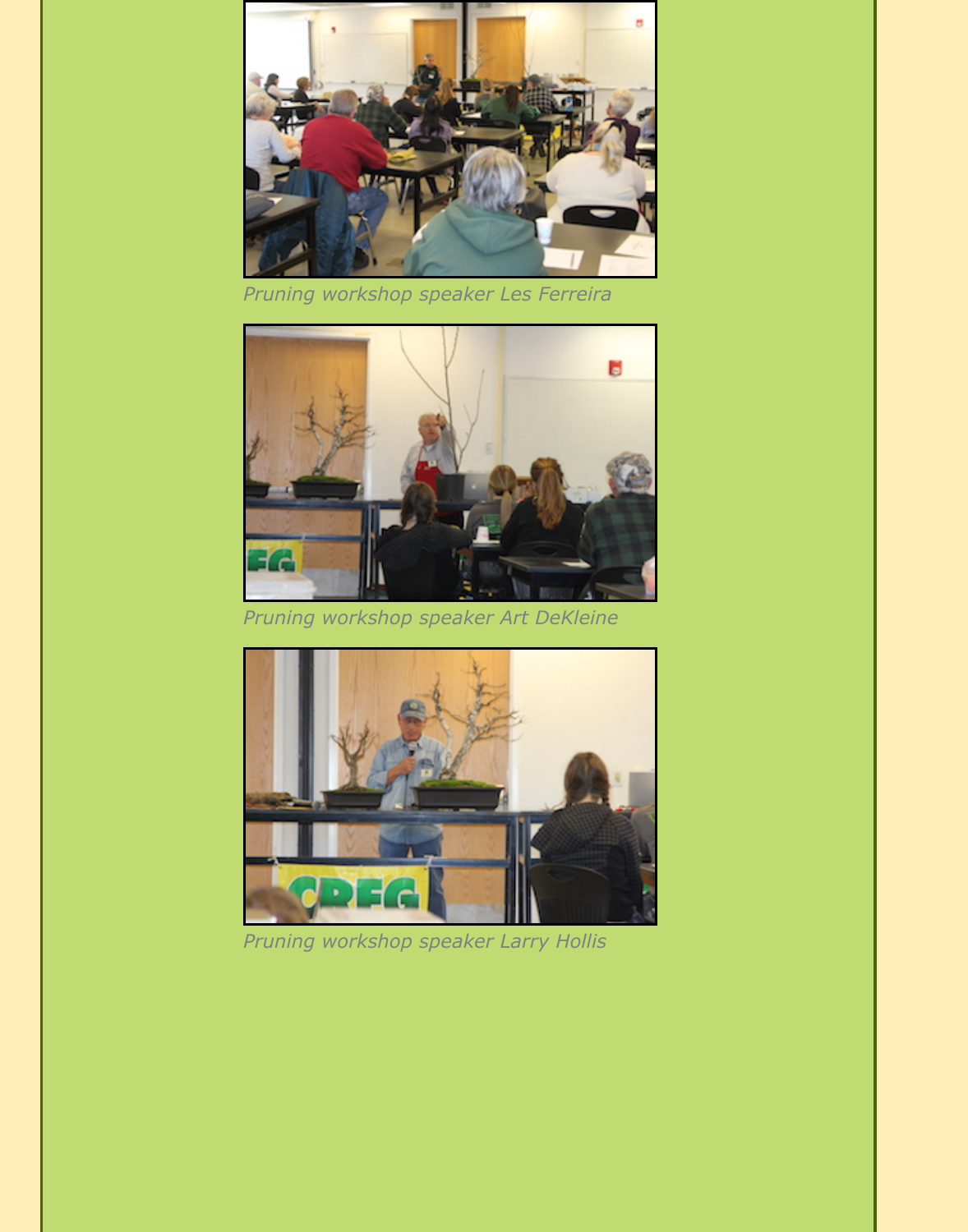

*Prune off all the recent season's vegetative growth...*



*...Save all of these cuttings and bring to our scion exchange!*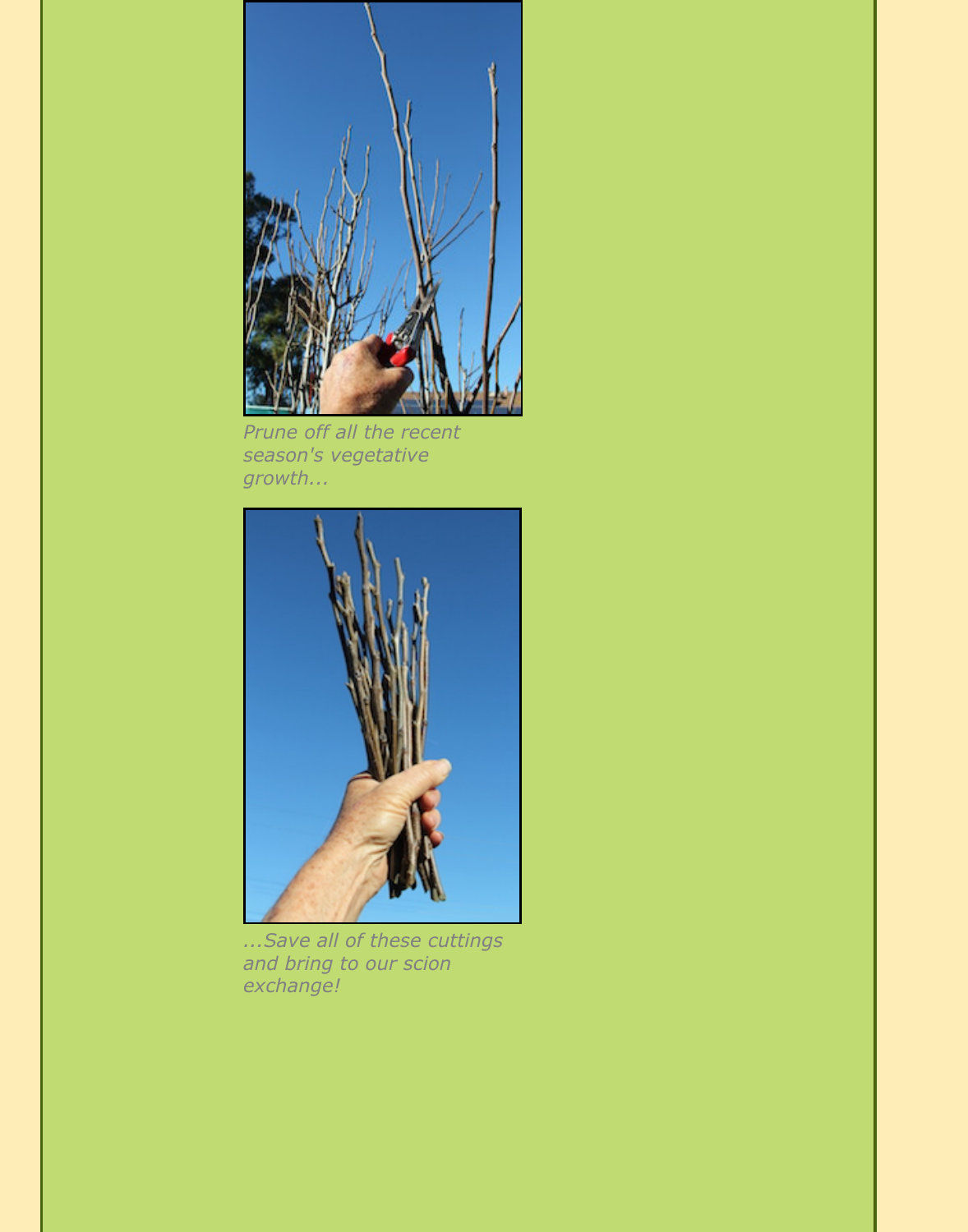

*Apples will grow from the fruit spurs of apple trees!*

Poly Fruit Science Students... with Dr. Lauren Garner, Professor Fruit Sci.

- (Los Olivos) Mr. Nick Tranmer, Instructor and Farm Supervisor
- (Bakersfield) H.S. Ag Teacher...Mr. Hector Jimenez

3. Our four pruning speakers did an outstanding job of reviewing the principles of pruning, of sharing their perspective on important pruning issues to consider, and of letting people know that there is more than one way to prune a tree.

To illustrate the variety of topics addressed, an outline of each presentation is provided:

## **Leslie Ferreira: Pruning**

- Why:
	- **Direct growth**
	- **Improve Heath**
	- **Increase Production & Size of Fruit**
- When:
	- Winter- Heavy pruning *prior* to bud break…… WET WEATHER
	- Summer- After Fruiting......Shaping/Cross Branching
- **Terms:** 
	- **Buds: Leaf/Flower/Terminal**
	- **Spurs (Fruit)**
	- $\overline{\phantom{0}}$  Crotch >45
	- Wood Old/New
	- **Scaffold**
	- **Waterspout & Sucker**
- **Equipment:** 
	- 1. Hand shears/pruners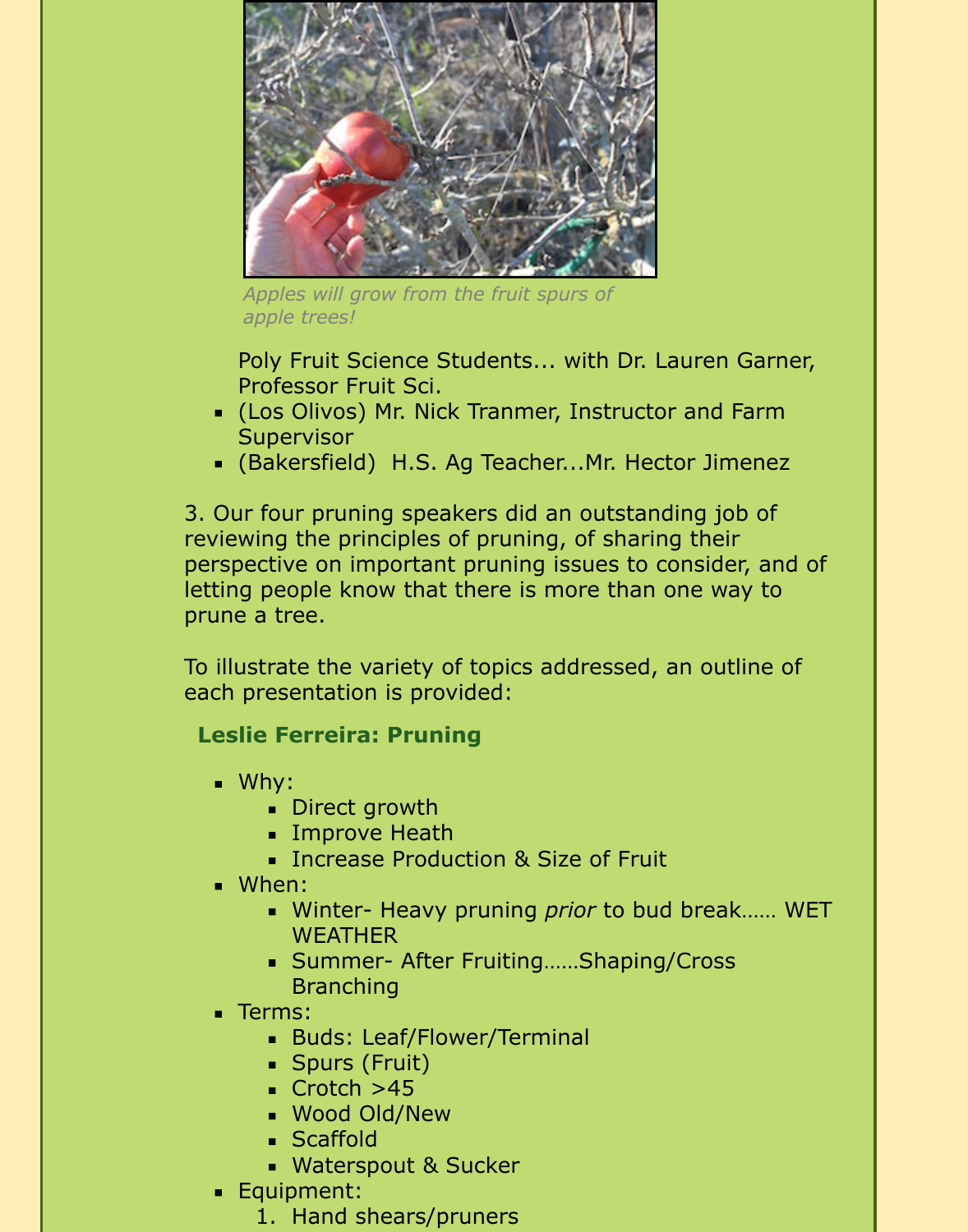- 2. Lopping shears
- 3. Saw
- 4. Clean & Disinfect Equipment: 7 parts water 1 part bleach
- 5. Done: Clean with dish soap/dry/WD40
- **Making cuts:** 
	- Cut 45 degree angle ¼ inch from bud
	- Cutting large limbs Bottom 12" top 2-4" bottom flush
- Basic tree Form: Open center (Umbrella upside down)
- **Procedure:** 
	- 1. Remove Diseased/dying branches
	- 2. Crossing branches/waterspouts
	- 3. Top tree
	- 4. Prune trees variety (Fruiting Spears/last year's growth)

#### **[Art DeKleine: Pruning 1-2 year old trees and dwarf](http://www.crfg-central.org/PruningYoungTrees.pdf) trees.**

Remarks first:

- 1. Trees are symmetrical and balanced. ???
- 2. Sap goes up, sugar comes down.

 3. Trees are like people, they exhibit juvenility and maturity.

 4. Trees are not like people, they are far more adaptive to their environment.

- 5. "Crotch pruning" vs "Branch pruning".
- 6. Consider the timing of your pruning.
- A. Pruning young trees.

B. Pruning dwarf trees.

# **Larry Hollis:**

Trees in the genus Prunus, known as stone fruit, fall into 2 groups for purposes of pruning:

- The First Group is made up of Peaches, Nectarines, and Tart Cherries.
- The Second Group, is made up of Plums, Apricots, Almonds, Sweet Cherries, and the various inter-specific hybrids like plumcots, apriums, and Pluots.

General comments and advice:

- Remove dead, diseased, damaged, and crossing branches.
- Trees in this genus all benefit from being shaped into an open vase form. Remove any branches necessary to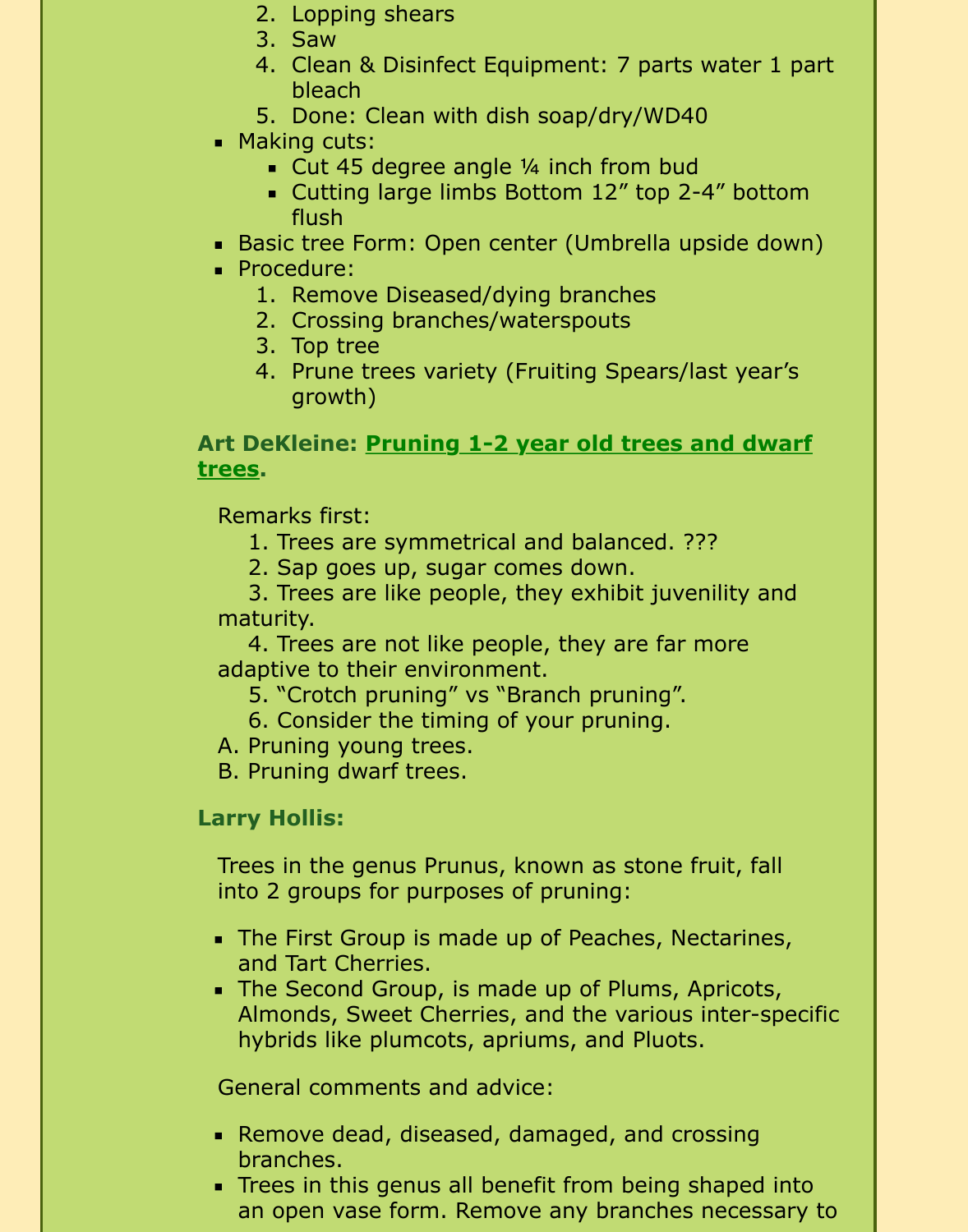- keep the center of the tree open.
- When the tree reaches five or six years old, some old wood should be removed each year to stimulate the growth of new fruiting wood
- You will save yourself a lot of future work if you choose your new trees wisely.
- Winter pruning promotes vigorous growth, and the harder the tree is pruned in winter the more vigorously it will grow in spring.
- That said, all trees in the genus Prunus are susceptible to Silver Leaf, a fungal infection, Bacterial Canker, and other diseases that can enter a tree through pruning cuts if pruned in wet weather.
- **EX Conversely, summer pruning retards growth.**
- We become better pruners as we learn how trees work.
- Tree growth can also be controlled and fruiting enhanced by training as well as pruning.
- There are lots of variables in pruning techniques and lots of personal opinions

#### **Joe Sabol:**

Two major points that I practice while pruning apple trees:

- 1. Prune off all the recent season's vegetative growth. Save all of these cuttings and bring to our scion exchange. There are usually no flowers and no fruit to form on these nice long shoots so cut them off and save them. See photos... scions headed to the Scion Exchange. (Prune shoots and save scion).
- 2. Do not remove the shorter spurs that are on the older apple wood. Spurs will grow a very short distance each year and may live from 2 to 10 years!!! If the spurs are too many in one area, it is OK to thin out these spurs. Take out the older, longer ones. Spurs are loaded with flower buds! Remember, each flower bud will produce five flowers... and if all goes well, five apples!!! If there are dozens of buds on a complex cluster of spurs... you must remove some of the spurs to make room for the apples and to allow apples to grow to full size!! See photo.... apple spur!!

P.S. It takes about 55 leaves to produce enough sugar to make a full sized sweet apple. Too many apples, too few leaves does not produce big sweet apples!!